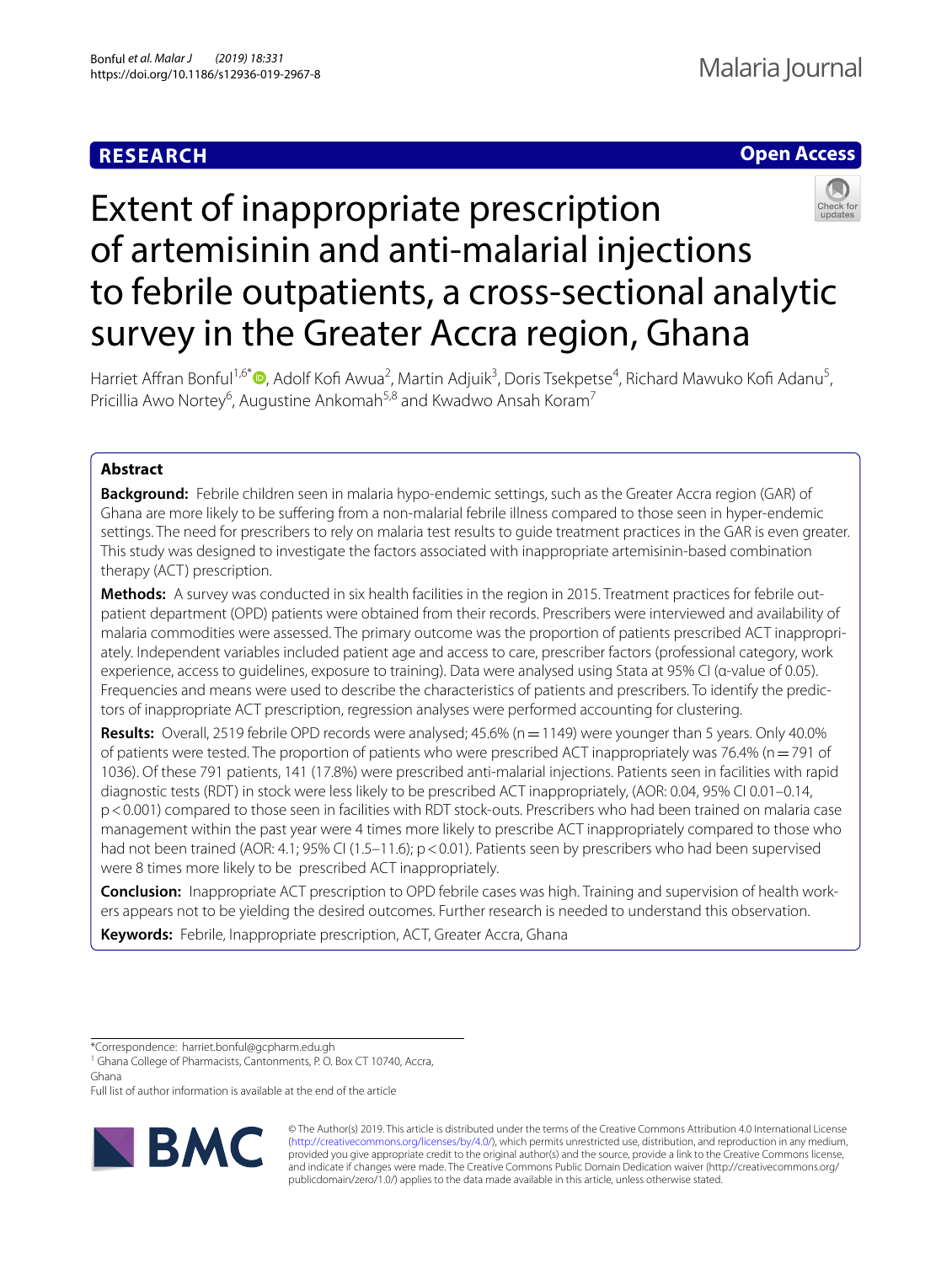## **Background**

Malaria remains a signifcant contributor of morbidity in Ghana. Specifcally, it was responsible for between 30.9 and 44.0% of all outpatient department (OPD) cases from 2009 to 2016  $[1-6]$  $[1-6]$ , and between January and March 2017, 2.3 million suspected malaria cases, which required treatment [[7\]](#page-9-2), were seen in OPDs across the country.

The National Malaria Control Programme (NMCP) of Ghana has promoted the Test, Treat and Track Policy (T3 Policy), since 2010, as recommended by the World Health Organization (WHO) for the management of uncomplicated malaria cases. According to the T3 policy, febrile patients must, as much as possible, be tested for malaria with a rapid diagnostic test kit (RDT) or by microscopy before treatment. Additionally, the policy encourages the screening of febrile patients for other non-malarial illnesses. Consequently, patients who test positive for malaria are expected to be prescribed any of three recommended oral artemisinin-based combination therapy (ACT), which are artesunate–amodiaquine (ASAQ), artemether–lumefantrine (AL) or dihydroartemisinin– piperaquine (DHAP) [[8](#page-9-3)], and anti-malarial treatment must generally be withheld from febrile patients who test negative for malaria parasites.

So far, prescription of ACT to patients with malaria in Ghana is high, an observation which is consistent with global trends [[5\]](#page-9-4). Data from cross-sectional surveys also indicate that between 90 and 100% of patients with positive malaria tests results are prescribed appropriate treatment  $[9, 10]$  $[9, 10]$  $[9, 10]$ . The challenge with the implementation of the T3 policy has mainly been the failure to test suspected malaria cases in the absence of RDT stock-outs, continuance of presumptive treatment and prescription of ACT to patients who test negative for malaria (overtreatment). These practices have been documented in other malaria-endemic settings  $[11-13]$  $[11-13]$ . The proportion of patients treated presumptively (patients prescribed treatments without tests) remains high, at almost 50.0% of malaria cases [[4\]](#page-9-9).

Other deviations from policy recommendations, such as the prescription of anti-malarial injections and the prescription of recommended anti-malarials with suboptimal dosage regimen to uncomplicated malaria cases have been reported [[14](#page-9-10)-17]. In some cases, afebrile patients are treated with anti-malarials with or without malaria tests [\[9,](#page-9-5) [18\]](#page-9-12). Additionally, failure to prescribe ACT to patients who test positive for malaria [[19\]](#page-9-13) has been reported. Prompt and efective case management of malaria cases will prevent uncomplicated malaria cases from progressing to severe malaria, with its associated mortality as well as to ensure efective clearance of malarial parasites, which will eventually contribute to the reduction in the human reservoir host needed to facilitate malaria transmission [\[20](#page-9-14)]. On the other hand, inappropriately prescribed ACT leads to over-prescription of ACT, waste of ACT and laboratory diagnostics. All of these are costly to patients, their families and to malaria control programmes and their partners [\[11](#page-9-7)]. There is a potentially dangerous delay in treatment of the actual cause of febrile illnesses, and this can afect productivity [[21](#page-9-15), [22](#page-9-16)]. In the long run, patients may lose confdence in ACT and RDTs [\[12](#page-9-17), [23,](#page-9-18) [24\]](#page-9-19) and anti-malarial drug pressure could build up, accelerating the development of ACT resistance [\[25](#page-9-20)].

A number of observational studies conducted in Ghana, which were studying prescriber prescription practices for malaria treatment have focused on malaria meso- or hyper-endemic settings in the country. The few studies that have focused on hypo-endemic settings in the country have excluded the Greater Accra region in particular, or described anti-malarial prescribing trends, leaving some key indicators of adherence to malaria treatment guidelines [[9,](#page-9-5) [26–](#page-9-21)[29](#page-9-22)]. However, at community level, febrile children seen in hypo-endemic settings, such as the Greater Accra region (where the prevalence of malaria is below 5%), are more likely to be sufering from a non-malarial febrile illness compared to febrile children seen in hyper-endemic settings [[30\]](#page-9-23). Findings from a hospital-based study indicates that the relative contribution of malaria (11.2%) to febrile illnesses is signifcantly lower than reported in routine health facility data  $[31]$ . The need for prescribers to request for malaria tests and rely on test results to aid treatment practices in hypo-endemic malaria settings is even greater. To satisfy this need, this study was designed to assess prescribers' treatment practices for febrile patients attending public health delivery facilities in the Greater Accra Region, and to investigate the factors associated with observed inappropriate prescription of ACT.

## **Methods**

## **Study type and location**

This is a health facility-based, cross-sectional analytic study conducted in the Greater Accra region (GAR). There are 16 administrative units in the region. Six health facilities in three municipalities (Ga South, La Dade-Kotopon, La-Nkwantanang Madina) of the region were involved. The three municipalities were selected from a list of 9 administrative units with the proportion of confrmed malaria cases not greater than 24.9% per GAR's Health Management Information System (HMIS) between January and December, 2014.

For each municipality, the two facilities that contributed the most to total OPD visits in the public health delivery sector were selected. These facilities had no recorded stock-outs of all three recommended ACT nor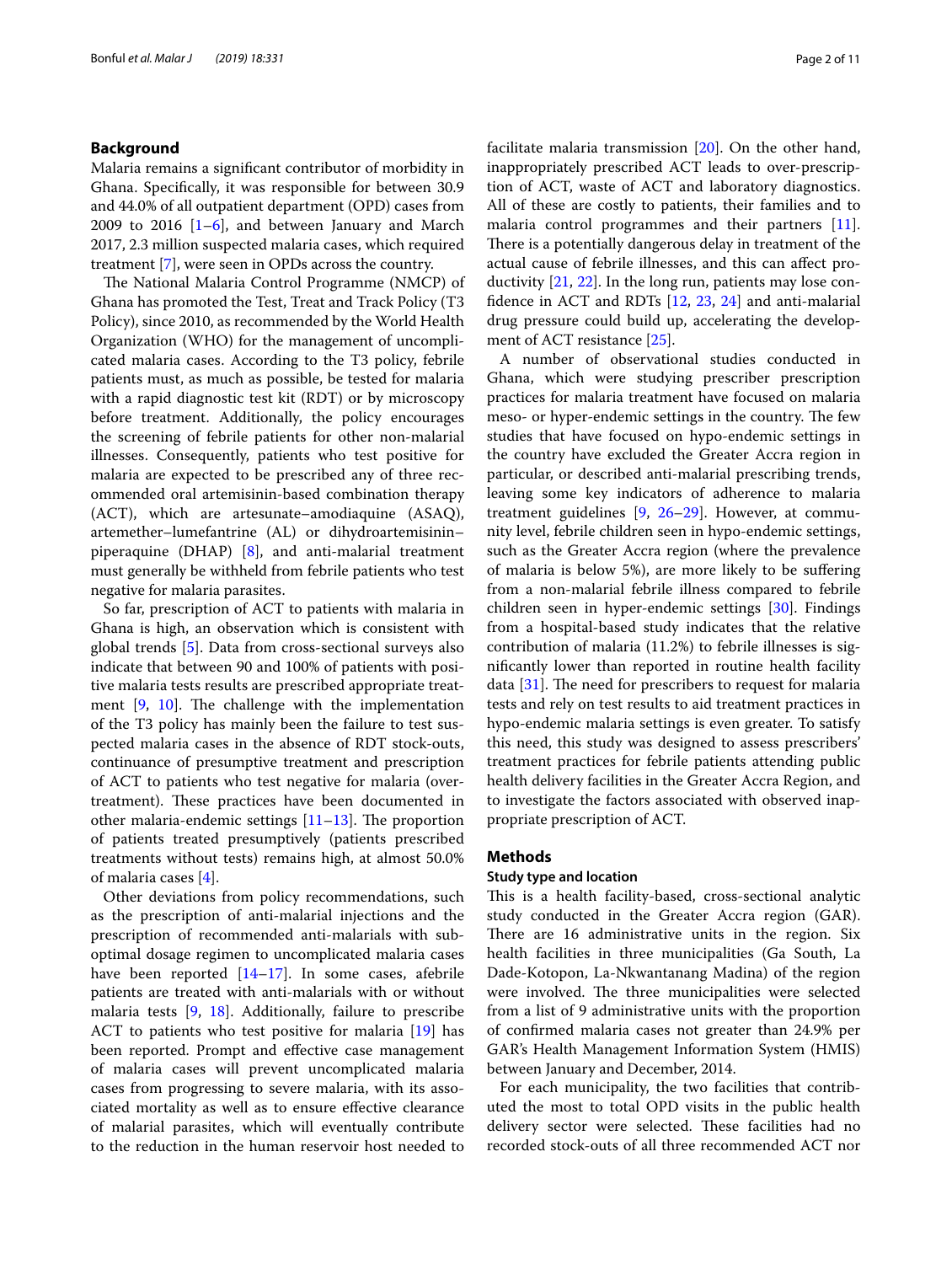inability to perform malaria tests within 6 months prior to data collection. They included Kekele Polyclinic and Pentecost Hospital from the La-Nkwantanang Madina municipality; La General Hospital and Police Hospital from the La Dade-Kotopon Municipality and Ga South Municipal Hospital and Ngleshie Amamfrom Health Centre from the Ga South Municipality.

Following the recruitment of field staff and pre-testing of data collection tools at the Ashaiman Polyclinic, located in Ashaiman Municipality, a health facility survey within the selected study municipalities was conducted between October and December 2015. Excluding the records of review patients, afebrile patients, pregnant women and febrile patients with danger signs, all other records of febrile OPD patients who had visited these health facilities were obtained from the records department. OPD folders of patients who had axillary temperature (T),  $T \geq 37.5$  °C or fever recorded in clinical notes were classifed as febrile.

The improved data extraction tools (following the pre-test) were used to retrieve information on patient age, gender and ownership of a health insurance card, presenting symptoms, laboratory investigations conducted, laboratory results, diagnoses, and prescribed drugs. Malaria diagnoses documented in OPD records of patients encompassed both confrmed and suspected malaria cases. Other diagnoses may not have been based strictly on standard International Classifcation of Diseases (ICD) codes.

Interviews were held with the prescribers who saw these patients in order to obtain information on prescriber demographic characteristics, professional category, work experience, exposure to in-service training on Integrated Management of Neonatal and Childhood Illnesses (IMNCI), Malaria Case Management (MCM), access to MCM guidelines and wall-charts and supervision. Assessment tools were employed to determine availability of microscopy, RDT services and anti-malarials in laboratories and pharmacies of each health facility.

Since the study mostly used routinely collected data, potential inconsistency in the measurement of temperature due to diferences in thermometers used and inter-operator variability, use of diferent brands of RDT, differences in the efficiency of different microscopes used at the diferent hospitals, and between prescriber variabilities that were not measured, may have had an impact on the fndings of this study.

## **Data management and analysis**

Epidata version 3.1 and Stata version 13 SE (College Station, TX, USA) were used to manage and analyse the data. The data were checked to ensure internal consistency and completeness. The analyses were restricted to the initial visits of febrile patients who were at least 6 months or older who did not present with any danger signs or severe disease. The data obtained from prescribers, patient records, facility pharmacies, and laboratories were merged into one dataset using identifers for municipalities, facilities and prescribers. The number of febrile cases who were attended by a prescriber in a facility on a survey day constituted a cluster. On the basis of this, the data was "svyset" and analyses were conducted, adjusting for clustering. The characteristics of the prescribers and the patients seen were described using simple frequencies. For continuous variables such as age and prescriber number of years of work, means and standard deviations were used to summarize them after log transformations of continuous variables that were skewed. For categorical variables, Chi square tests were used to determine diferences.

The primary outcome investigated was inappropriate prescription of ACT, a composite binary indicator which combined the proportion of febrile patients who were either presumptively treated or over-treated. Febrile patients with negative malaria test results who were prescribed ACT were considered to have been over-treated, whilst febrile patients who were not tested but prescribed ACT were considered to have been treated presumptively. Combining these two proportions provided a good measure of the fraction of ACT prescribed inappropriately. Explanatory variables included patient level factors (age-group and ownership of a health insurance card), prescriber level factors and health facility level factors (availability of microscopy services, RDTs and antimalarials). The crude association between the outcome variable and all other predictor variables were examined using Odds Ratios. A logistic regression analysis was performed to determine the predictors of the primary outcome at 95% CI (α-value of 0.05). The model comprised the outcome, a variance covariate estimator (vce) with the clustering variable and all independent variables that were predictors of the outcome at  $p < 0.1$  in the crude analysis.

## **Results**

## **Descriptive characteristics**

Overall, the records of 2519 independent febrile OPD patients were analysed. Of this number of patients, 45.6% ( $n=1149$ ) were younger than 5 years and 1.2%  $(n=30)$  had no record of age nor date of birth on their folders. Their ages ranged from 6 months to 99 years, with a mean age of 6.8 years and a standard deviation of 4.4 years. Females constituted 52.7% (1327) of patients. Additionally, 57.6% of these patients were registrants of the National Health Insurance Scheme (NHIS) or other health insurance schemes. These patients were seen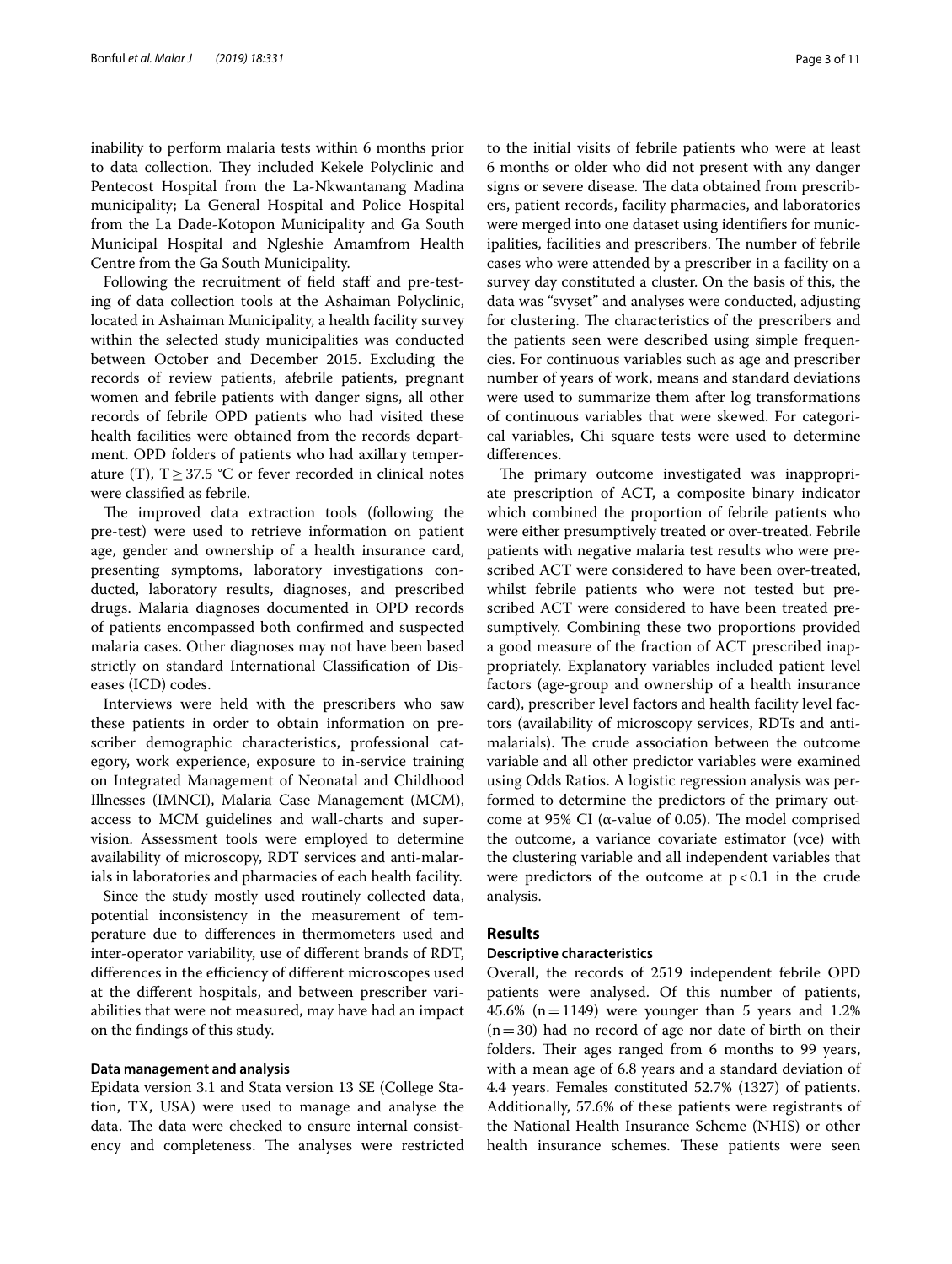by 82 prescribers, whose mean age was 32.2 years with a standard deviation (SD) of  $\pm$ 1.28, and the distribution showed that 80.2% of them were below the age of 40 years. Females constituted 61.0% of the prescribers. Medical officers and physician assistants constituted 59.8 and 29.3% of the prescribers, respectively. The mean number of years of work experience for the prescribers was 3.4 years (SD  $\pm$  2.6).

## **Prescriber‑patient interactions**

A little over half of all the patients (51.6%) were attended by physician assistants. Medical officers saw 1065 (42.3%) patients whilst the remaining 153 were seen by nurses and student prescribers. During these interactions, as many as 1512 (60.0%) of the patients were not referred for malaria tests and the rest [40.0% (95% CI 37.1–43.0%)] were tested by microscopy or RDTs.

Overall, as high as 98.0% of the patients were prescribed drugs, with a mean number of drugs per prescription of 3.2 ( $SD \pm 1.2$ ). Recommended oral ACT was prescribed for 1036 (41.1%) patients, whilst 234 patients were prescribed artemisinin monotherapy injections. However, 19.4% of the patients  $(n=201)$  who were prescribed oral ACT were also prescribed artemisinin monotherapy injections concurrently. On the average, out of every 5 febrile patients prescribed ACT, 4 were also

prescribed another drug in addition to the ACT; 83.4% were prescribed antipyretics, 61.4% were prescribed antibiotics and 10.4% (108 of 1036) were prescribed haematinics. None of the OPD folders sampled contained prescriptions of non-artemisinin monotherapy, including quinine and amodiaquine. Figure [1](#page-3-0) provides detail of the malaria case management practices of the prescribers at each municipality.

In respect of the relationship between failure to test and prescription, almost half (42.7%: 95% CI 38.8–46.7) of the 1512 patients who were not tested were prescribed ACT. Among the 1007 patients who were tested, 158 tested positive for malaria, of which 147 (93.0%; 95% CI 87.6–96.2%) were prescribed recommended ACT. The remaining 11 patients with confirmed malaria were neither prescribed recommended nor non-recommended anti-malarials. Seven out of these 11 patients were however prescribed antibiotics. On the other hand, of the 679 patients who had negative malaria tests results, 145 (21.4%; 95% CI 17.9–25.3) were prescribed ACT.

In all, the proportion of patients who were prescribed ACT inappropriately was  $76.4\%$  (n=791 of 1036), (95% CI 73.6–78.9). Of these 791 patients, 141 (17.8%) patients were prescribed artemisinin monotherapy injections in addition. The fractions of ACT

<span id="page-3-0"></span>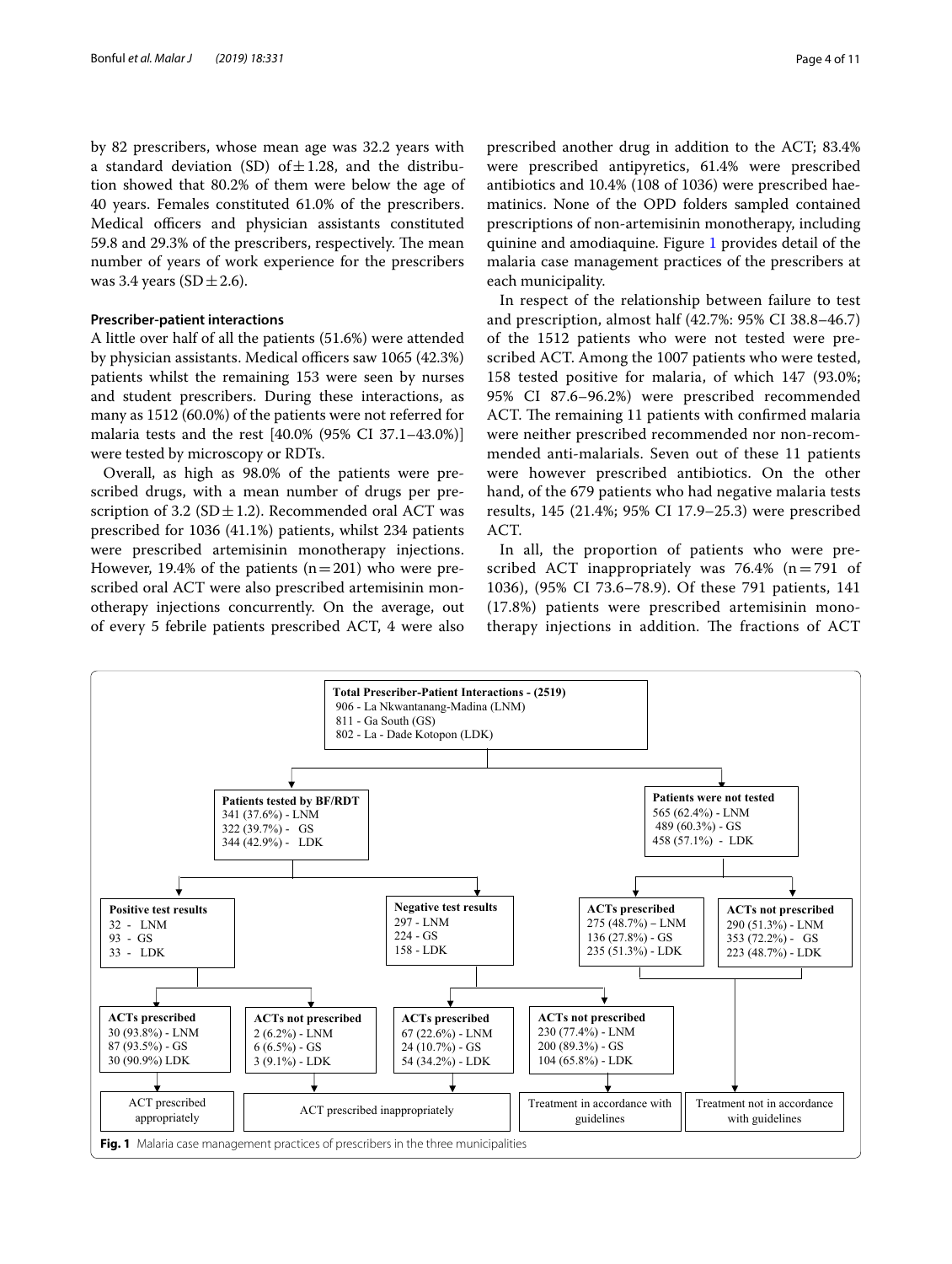prescriptions based on malaria test results are highlighted in Fig. [2](#page-4-0).

The association of patient characteristics and treatment showed that under-fves were signifcantly less likely ( $\chi^2$  = 7.0388, p < 0.04) to be tested for malaria 37.2% (95% CI 33.5–41.0%), compared to those who were 5 years and older 42.4% (95% CI 39.0–45.9%). Additionally, patients younger than 5 years were significantly less likely ( $\chi^2$  = 6.5045, p < 0.05) to be treated presumptively (39.2%, 95% CI 33.9–44.8) compared to patients who were 5 years and older (45.7%, 95% CI 41.3–50.2). Significantly fewer  $(x^2 = 6.7472, p < 0.05)$ under-fves were overtreated (17.2%: 95% CI 13.1– 22.4%) compared to those above 5 years, 25.5% (95% CI 20.6–31.0%), Over a third (36.8%) of the under-fves were diagnosed with malaria compared to 44.1% of patients above 5 years of age,  $(\chi^2 = 13.6163, \, p < 0.01)$ . There was no significant difference  $(\chi^2 = 0.1827,$  $p > 0.05$ ) in the prescription of ACT to patients with positive test results by age-group, 94.1% of under-fves



<span id="page-4-1"></span><span id="page-4-0"></span>**Table 1 Top ten symptoms and diagnoses of febrile patients**

compared to 92.2% of patients above 5 years. The top ten symptoms and diagnoses of the patients are presented in Table [1.](#page-4-1)

## **Factors associated with inappropriate ACT prescription**

In a crude analysis (Tables [2](#page-5-0) and [3](#page-6-0)), a number of variables were signifcantly associated with inappropriate ACT prescription, and these included, age-group of patients, treatment chart availability, access to reference material on Malaria Case Management (MCM) and training in IMNCI or MCM in the past 12 months. However, after adjusting for covariates, prescriber factors, such as number of training programmes in MCM or MCM attendance, number of supervisory visits on MCM, access to ACT treatment charts or wall charts on MCM, work experience, professional category and RDT stock-outs became signifcantly associated with inappropriate ACT prescription.

Specifcally, febrile patients who were seen in health facilities with RDTs in stock were less likely to be prescribed ACT inappropriately, (AOR: 0.04, 95% CI 0.01– 0.14,  $p < 0.001$ ) compared to those who were seen in health facilities with RDT stock-outs. Patients who were seen by medical officers were more likely to be prescribed ACT inappropriately than the patients seen by physician assistants (AOR: 5.8, 95% CI 2.5-13.7,  $p < 0.001$ ). The odds of patients being prescribed ACT inappropriately by student and nurse prescribers was reduced by 90% compared to those seen by physician assistants (AOR: 0.1, 95% CI 0.03-0.27, p < 0.001). Patients who were seen by prescribers who had been supervised once within the past 6 months were 8 times more likely to be prescribed ACT inappropriately compared those seen by prescribers who had not benefted from any supervision on MCM within the past 6 months. The odds of patients being prescribed ACT inappropriately by prescribers who had

| Symptom               | Frequency | Percent | <b>Diagnosis<sup>a</sup></b> | Frequency | Percent |
|-----------------------|-----------|---------|------------------------------|-----------|---------|
| Headache              | 1258      | 49.9    | ARI                          | 1106      | 43.9    |
| Poor appetite         | 1120      | 44.5    | Malaria                      | 1029      | 40.8    |
| Nasal congestion      | 1032      | 41.0    | UTI                          | 819       | 32.5    |
| General body pains    | 995       | 39.5    | Typhoid                      | 772       | 30.6    |
| Diarrhoea             | 860       | 34.1    | Enteritis                    | 766       | 30.4    |
| <b>Dizziness</b>      | 841       | 33.4    | Pneumonia                    | 732       | 29.1    |
| Cough                 | 828       | 32.9    | Ear infection                | 731       | 29.0    |
| Fatigue               | 804       | 31.9    | <b>Tonsillitis</b>           | 726       | 28.8    |
| Pain on passing urine | 784       | 31.1    | Anaemia                      | 715       | 28.4    |
| Nausea                | 747       | 29.7    | Eye infection                | 702       | 27.9    |
| Sample size           | 2519      |         | Sample size                  | 2519      |         |
| $2 - 1$               |           |         |                              |           |         |

<sup>a</sup> Diagnoses may not be based on standard ICD codes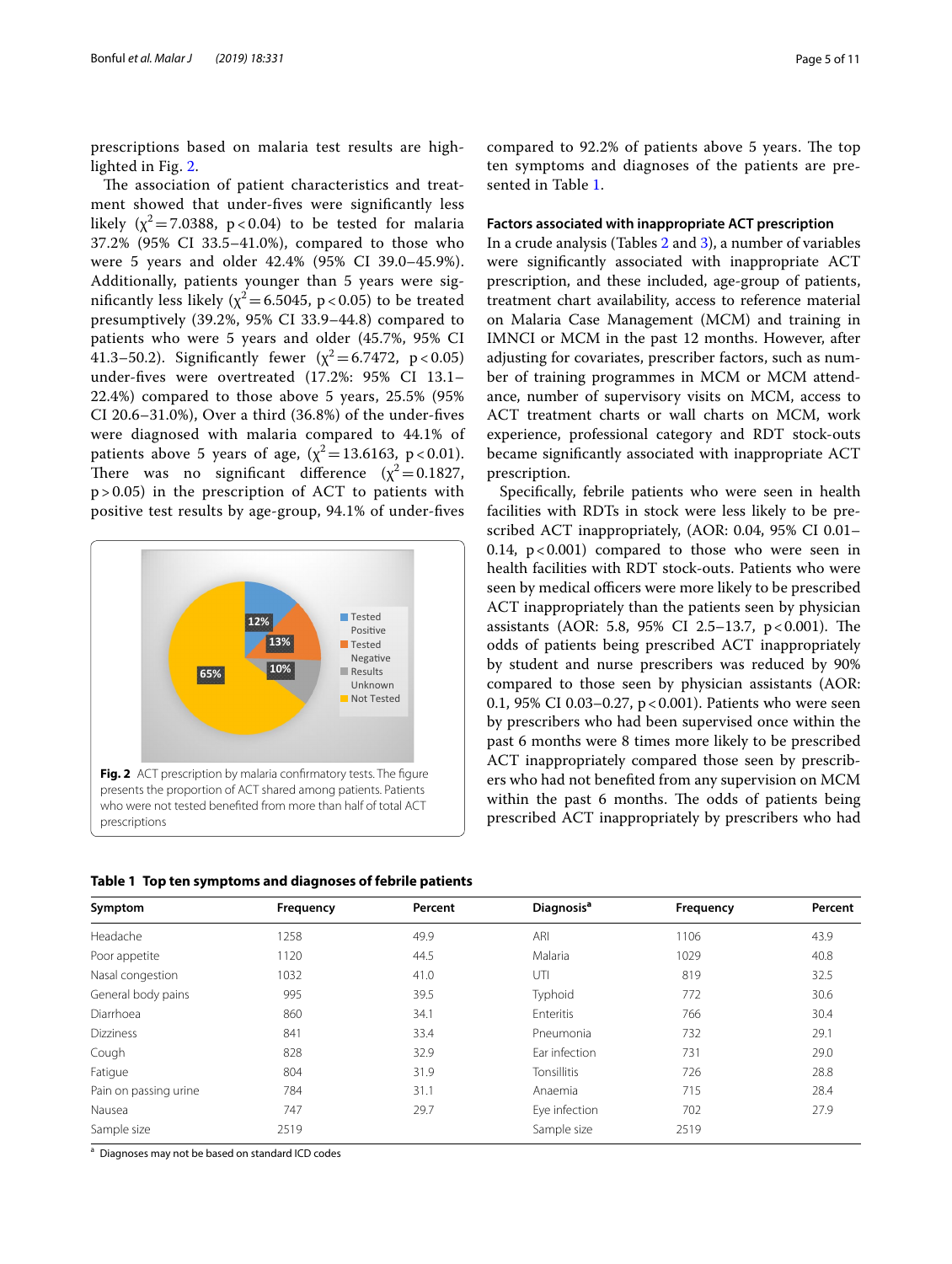| Crude OR (95% CI)   | p-value | AOR (95% CI)        | p-value |
|---------------------|---------|---------------------|---------|
|                     |         |                     |         |
|                     |         |                     |         |
|                     |         |                     |         |
| $0.55(0.36 - 0.85)$ | 0.007   | $0.04(0.01 - 0.14)$ | < 0.001 |
|                     |         |                     |         |
|                     |         |                     |         |
| $1.3(0.77 - 2.19)$  | 0.322   | Omitted             |         |
| $6.4(3.2 - 12.8)$   | < 0.01  | $0.37(0.10 - 1.29)$ | 0.117   |
|                     |         |                     |         |
|                     |         |                     |         |
|                     |         |                     |         |
| $0.61(0.4-0.9)$     | 0.004   | $0.80(0.54 - 1.19)$ | 0.265   |
|                     |         |                     |         |
|                     |         |                     |         |
| $0.85(0.62 - 1.2)$  | 0.329   |                     |         |
|                     |         |                     |         |

<span id="page-5-0"></span>**Table 2 Regression analysis for the association between inappropriate ACT prescription and non-prescriber covariates**

*AOR* adjusted odds ratio, *OR* odds ratio

a Reference category/group

access to MCM wall charts was reduced by more than half (88%) compared to the prescribers who did not have the MCM wall chart (AOR: 0.12, 95% CI 0.06–0.24, p<0.001). However, the odds of patients being prescribed ACT inappropriately by prescribers who had access to the ACT treatment chart was increased by 800% compared to the prescribers who did not have the ACT treatment chart (AOR: 9.0, 95% CI 3.7-22.2, p < 0.001).

Prescribers who had benefted from in-service training intervention on malaria case management at least once within the past year were 4 times more likely to prescribe ACT inappropriately compared to those who had not benefted from any MCM training intervention in the past year (AOR: 4.1; 95% CI (1.5–11.6);  $p < 0.01$ ). However, the odds of patients being prescribed ACT inappropriately by prescribers who had been trained at least once in IMNCI within the past 12 months was reduced by 93% compared to the prescribers who had not been trained IMNCI the past year (AOR: 0.07, 95% CI (0.03– 0.15),  $p < 0.001$ ). In this study, over 70% (1774) of patients were prescribed antibiotics including 45.6% (72) of febrile patients with confrmed malaria and 70.4% (478) of patients with negative malaria test results.

## **Discussion**

Managing malaria cases efectively at health facility level depends on efective case detection through systematic screening of febrile cases and prompt treatment with effective anti-malarials. In the effort to assess the extent to which these occur in the Greater Accra region of Ghana, it was observed that less than half (40.0%) of

the febrile cases seen were screened for malaria, resulting in lost opportunities of malaria screening for majority of febrile cases, a requirement of the T3 policy  $[20]$  $[20]$  $[20]$ . The low testing rates observed appears to be consistent with estimates of earlier studies in Ghana where testing rates much lower than 40.0% were observed [[9,](#page-9-5) [32](#page-9-25)].

One out of fve patients with negative test results was over-treated with ACT whilst 43 out of every 100 patients who were not tested for malaria were treated presumptively leading to a high fraction of ACT prescribed inappropriately (Fig. [1](#page-3-0)), and prescription of artemisinin monotherapy injections alongside is rather worrying. Elsewhere, a high fraction of inappropriate ACT prescription was observed during the pre-intervention phase of a quasi-experiment in Namibia [\[33](#page-9-26)]. In Ghana, Orish et al. [\[27](#page-9-27)] reported from a study among children (0–12 years) at the OPD of a paediatric regional hospital in the Western Region, that 84.1% of patients without malaria and 78.2% of the children who were not screened for malaria were treated with anti-malarials. Their results appear to be higher than estimates from the current study. This could possibly be attributed to the fact that the study population were children, not older than 12 years. In another study in Ghana, with even younger study participants (under 5 years old) however, the point estimate for over-treatment was 21.9%, which is similar to the present research fndings. Since the study sites were chosen from a list of administrative units with poor case management practices as of September 2014 (HMIS), it is plausible that these practices persisted until the time of data collection of the current study.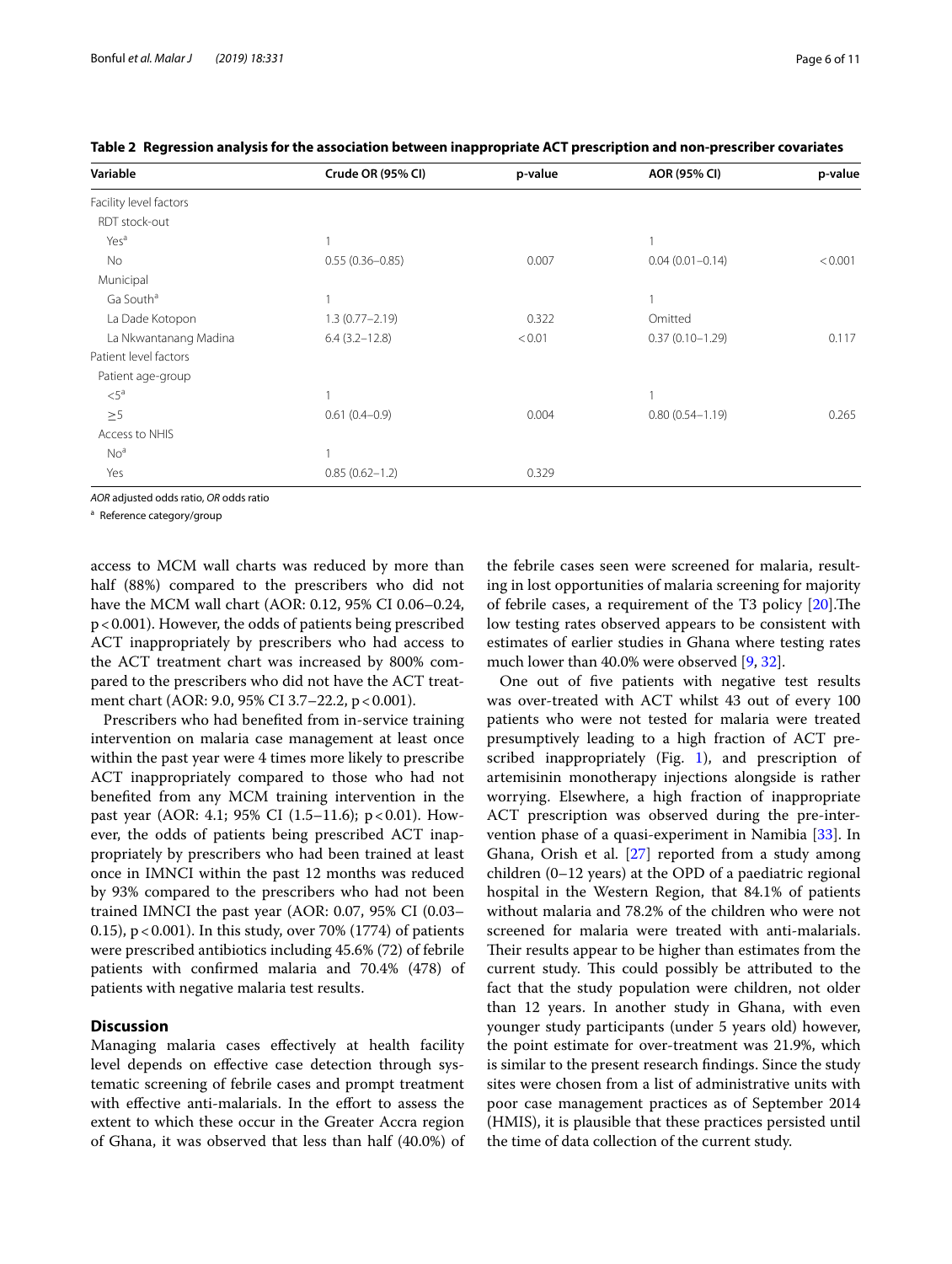| <b>Prescriber level factors</b>            | Crude OR (95% CI)   | p-value | AOR (95% CI)        | p-value |
|--------------------------------------------|---------------------|---------|---------------------|---------|
| Prescriber work experience (years)         |                     |         |                     |         |
| $<$ 3 years <sup>a</sup>                   | $\mathbf{1}$        |         | 1                   |         |
| 3 to less than 6 years                     | $0.96(0.6 - 1.6)$   | 0.871   | $0.84(0.45 - 1.6)$  | 0.568   |
| $\geq$ 6 years to < 10 years               | $0.5(0.25-1.0)$     | 0.054   | $0.4(0.21 - 0.74)$  | 0.004   |
| $\geq$ 10 years                            | $3.4(1.7-6.8)$      | 0.001   | $5(2.4 - 10.4)$     | < 0.001 |
| Professional category                      |                     |         |                     |         |
| Physician assistants <sup>a</sup>          | $\mathbf{1}$        |         | 1                   |         |
| <b>Doctors</b>                             | $0.48(0.28 - 0.80)$ | 0.005   | $5.8(2.5 - 13.7)$   | < 0.001 |
| Others                                     | 1.73 (0.08-0.38)    | < 0.001 | $0.1 (0.03 - 0.27)$ | < 0.001 |
| Supervision in past 6 months               |                     |         |                     |         |
| No <sup>a</sup>                            | 1                   |         |                     |         |
| Yes                                        | $0.77(0.5-1.2)$     | 0.245   |                     |         |
| Number of MCM supervisory visits           |                     |         |                     |         |
| O <sup>a</sup>                             |                     |         |                     |         |
| Once                                       | $1.4(0.77 - 2.5)$   | 0.271   | $8.2(3.3 - 20.6)$   | < 0.001 |
| 2-3 times                                  | $0.47(0.28 - 0.77)$ | 0.003   | $1.0(0.44 - 2.12)$  | 0.944   |
| >4 times                                   | $0.74(0.43 - 1.24)$ | 0.284   | $1.4(0.79 - 2.50)$  | 0.246   |
| Supervision on MCM in past 6 months        |                     |         |                     |         |
| No <sup>a</sup>                            | $\mathbf{1}$        |         |                     |         |
| Yes                                        | $0.86(0.45 - 1.66)$ | 0.653   |                     |         |
| Access to any reference material on MCM    |                     |         |                     |         |
| No <sup>a</sup>                            | $\mathbf{1}$        |         | 1                   |         |
| Yes                                        | $1.6(1.1 - 2.4)$    | 0.022   | $1.7(0.95 - 3.0)$   | 0.075   |
| Access to revised 2014 guideline           |                     |         |                     |         |
| No <sup>a</sup>                            | $\mathbf{1}$        |         |                     |         |
| Yes                                        | $1.37(0.80 - 2.3)$  | 0.25    |                     |         |
| ACT treatment chart availability           |                     |         |                     |         |
| No <sup>a</sup>                            | $\mathbf{1}$        |         | 1                   |         |
| Yes                                        | $0.59(0.4 - 0.9)$   | 0.021   | $9.0(3.7 - 22.2)$   | < 0.001 |
| Availability of MCM wall chart             |                     |         |                     |         |
| No <sup>a</sup>                            | $\mathbf{1}$        |         | $\mathbf{1}$        |         |
| Yes                                        | $0.39(0.26 - 0.59)$ | < 0.001 | $0.12(0.06 - 0.24)$ | < 0.001 |
| Visibility of wall charts                  |                     |         |                     |         |
| No <sup>a</sup>                            | $\mathbf{1}$        |         |                     |         |
| Yes                                        | $0.39(0.26 - 0.59)$ | < 0.001 | Omitted             |         |
| Training in MCM in past 12 months          |                     |         |                     |         |
| No <sup>a</sup>                            | $\mathbf{1}$        |         | $\mathbf{1}$        |         |
| Yes                                        | $3.5(2.3-5.2)$      | < 0.001 | $0.95(0.33 - 2.7)$  | 0.922   |
| Number of IMNCI training in past 12 months |                     |         |                     |         |
| O <sup>a</sup>                             | 1                   |         | $\mathbf{1}$        |         |
| Only 1                                     | $0.25(0.15 - 0.44)$ | < 0.001 | $0.07(0.03 - 0.15)$ | < 0.001 |
| $2$ to $3$                                 | $2.3(0.34 - 15.9)$  | 0.389   | $2.8(0.31 - 25.6)$  | 0.36    |
| 4 and above                                | $1.55(0.16 - 15.2)$ | 0.706   | $2(0.19 - 20.7)$    | 0.563   |
| Number of MCM training in past 12 months   |                     |         |                     |         |
| O <sup>a</sup>                             | $\mathbf{1}$        |         | $\mathbf{1}$        |         |
| Only 1                                     | $3.4(2.2-5.3)$      | < 0.001 | $4.1(1.5 - 11.6)$   | 0.007   |
| $2$ to $3$                                 | $4.2(2.1 - 8.5)$    | < 0.001 | Omitted             |         |
| 4 and above                                | $0.6(0.14-2.3)$     | 0.429   |                     |         |
|                                            |                     |         |                     |         |

## <span id="page-6-0"></span>**Table 3 Regression analysis for the association between inappropriate ACT prescription and prescriber-related factors**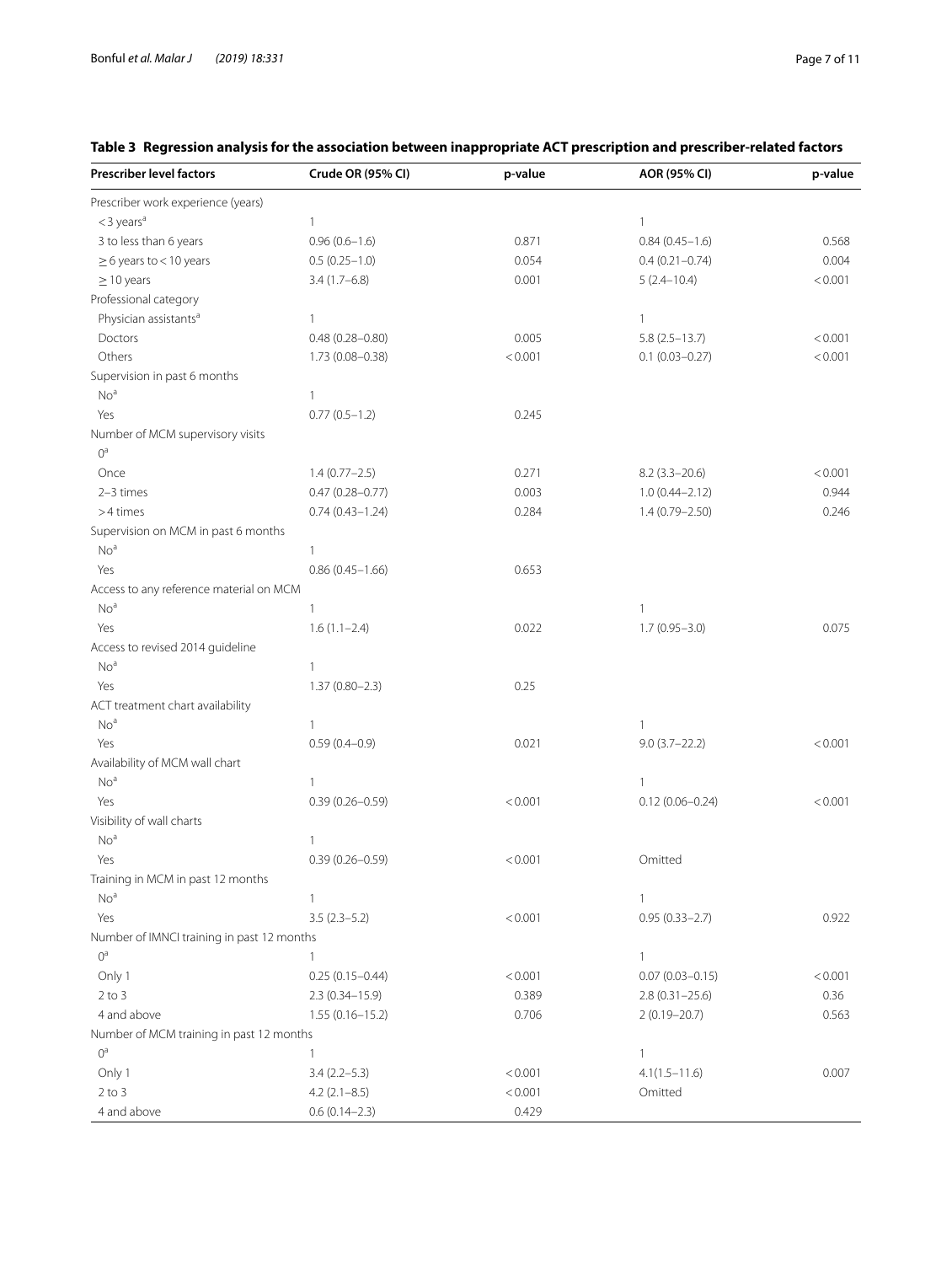## **Table 3 (continued)**

| <b>Prescriber level factors</b>     | Crude OR (95% CI)   | p-value | AOR (95% CI)        | p-value |
|-------------------------------------|---------------------|---------|---------------------|---------|
| Training in IMNCI in past 12 months |                     |         |                     |         |
| No <sup>a</sup>                     |                     |         |                     |         |
| Yes                                 | $0.31(0.18 - 0.53)$ | 0.001   | Omitted             |         |
| Ever trained in MCM                 |                     |         |                     |         |
| No <sup>a</sup>                     |                     |         |                     |         |
| Yes                                 | $1.8(1.1 - 3.0)$    | 0.016   | $0.97(0.47 - 2.02)$ | 0.94    |

*AOR* adjusted odds ratio, *OR* odds ratio

a Reference category/group

Such high rates of inappropriately prescribed ACT can potentially erode the reduction in morbidity and mortality associated with the introduction of ACT if efective interventions are not introduced to curb the trend. In a hospital-based survey in the Police Hospital, 2036 (30.4%) OPD patients were prescribed anti-malarial drugs and anti-malarial injections [\[26](#page-9-21)]. Inappropriately prescribed oral ACT and prescription of parenteral artemisinin injections, which is reserved for the treatment of severe malaria, to OPD febrile cases will increase drug expenditure and produce poor heath eventually [\[20](#page-9-14)]. The use of injections can be beneficial to the patient if prescribed and administered appropriately but can be equally risky if caution is not taken. Lack of public education, scarce expertise and patient belief and demands are causes of injection abuse. In many countries there is the belief among patients and prescribers that injections work faster and have a stronger efect than oral medications. Moreover, they come with higher charges than the oral forms of anti-malarials. Regulating the use of injections is necessary as it reduces the risk of complications in the form of abscesses at injection site, unbearable pains from needle prick, disabilities and possible exposure to infections when unsterilized needles are used [[15,](#page-9-28) [16](#page-9-29), [34](#page-9-30), [35\]](#page-9-31).

Although not all the patients who needed ACT were prescribed (Fig. [1](#page-3-0)), the observed prescription of ACT to patients with confrmed malaria was remarkably high (over 90%). This observation is comparable to findings from other health facility surveys that reported rates above 90% [[14](#page-9-10), [15](#page-9-28), [36\)](#page-9-32). Regarding failure to prescribe ACT to patients with confrmed malaria, ACT stock-outs may account for this phenomenon [[37\]](#page-9-33). In the current study however, this was not the case because all study sites had stocks of at least 2 recommended ACT during the data collection period. Further research is needed to understand why ACT are not prescribed although these are available, given that delay in treatment of a malarial infection with ACT, especially in vulnerable groups such as under-fves can result in severe disease and deaths.

Among the factors associated with malaria case management practices of prescribers are prescriber, patient and health facility factors. Regarding patient factors, since patients who own health insurance cards are less likely to face challenges with paying for the costs of their malaria tests and treatments, it is not unreasonable to expect such patients to be prescribed ACT more appropriately. However, ownership of a valid health insurance card by over half of the febrile patients appeared not to impact on prescriber management practices for febrile illnesses even in the crude analysis. Two other cross-sectional studies in Ghana, in which between 88.6 and 92.0% of study participants owned health insurance cards, reported a lack of efect of valid NHIS cards on quality of MCM [\[9](#page-9-5), [28\]](#page-9-34).

Concerning health facility factors, malaria diagnostics are required for malaria tests and their role in reducing inappropriately prescribed ACT was observed in this study (Table [2\)](#page-5-0), considering the reduced odds (by 96.0%) of being prescribed ACT inappropriately among patients seen in facilities that had RDTs in stock. Similar observations were made by Bawate et al. [[38\]](#page-9-35) in a health facility cross-sectional survey in Uganda. Steps must be taken to consciously increase the proportion of febrile cases benefting from malaria testing through reliable RTD supplies to health facilities alongside reducing the waiting time associated with requesting and waiting for malaria test results by moving RDTs for outpatients systematically from laboratories to OPDs in hospitals [[39\]](#page-9-36).

In respect of prescriber factors, among medical officers, physician assistants and nurse prescribers, lower cadre staff were found to be less likely to prescribe ACT inappropriately compared to higher cadre staff. This observation has been established in a number of cross-sectional studies [\[9](#page-9-5),[19](#page-9-13), [40,](#page-10-0) [41](#page-10-1)]. Kwarteng et al. [\[9](#page-9-5)] reported that lower cadre staff who work in health centres and Community-Based Health Planning and Services compounds were likely to adhere to guidelines compared to higher cadre staff who work in hospitals in the middle belt of Ghana. Prescribers with more than 10 years' work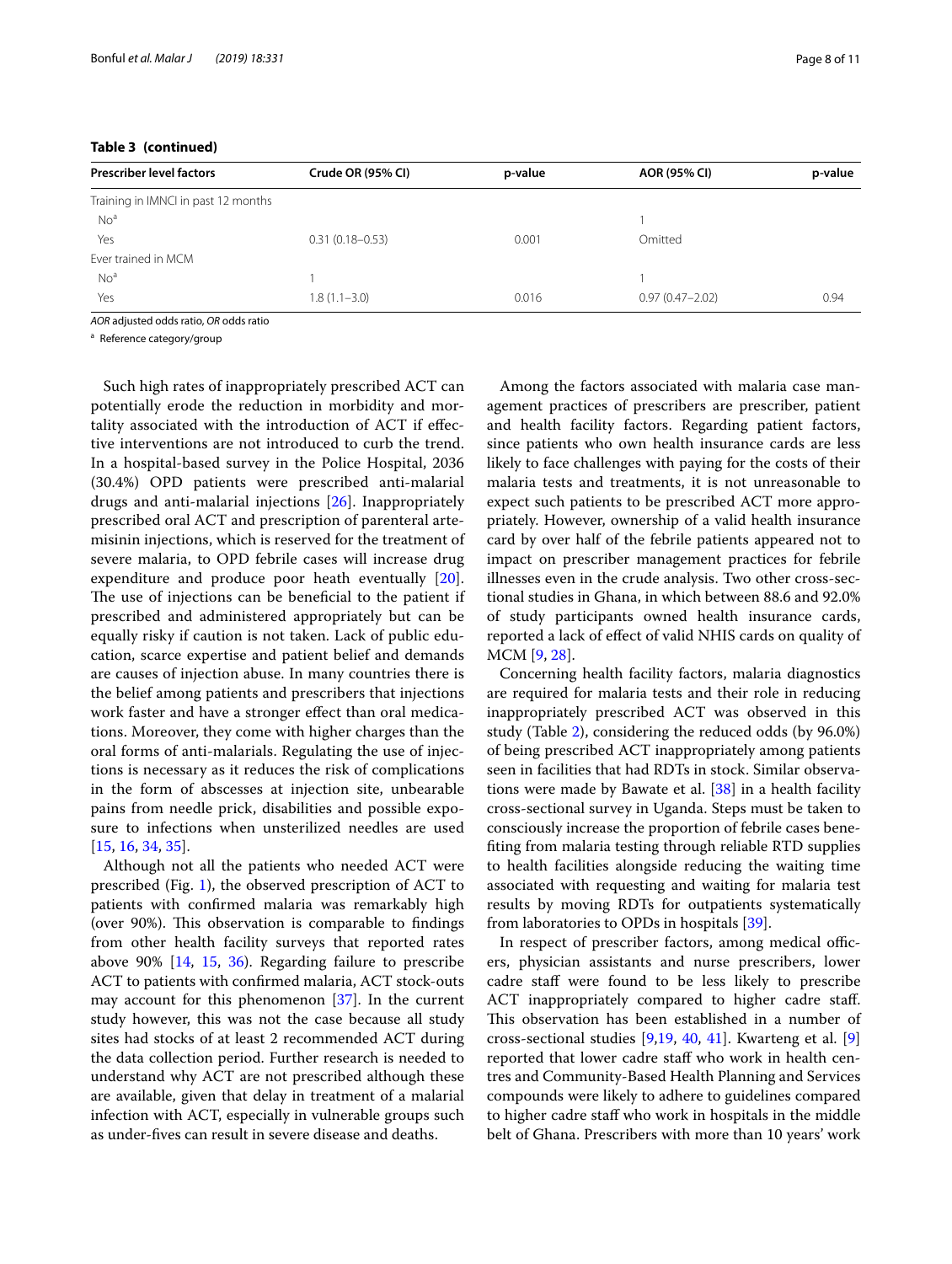experience were more likely to prescribe ACT inappropriately compared to those with fewer years work experience. Selemene et al. [\[41](#page-10-1)] observed that health workers with 3 or more years work experience were more likely to adhere to malaria treatment guidelines, as a result of possibly witnessing the direct efects of adhering to treatment guidelines over their many years of practice.

To guarantee efective MCM, sick patients should be able to access care in facilities equipped with basic diagnostics and drugs for efective case management; health workers at post must be equipped with the right knowledge and skills to effectively manage patients. The NMCP of Ghana coordinates, trains and supervises health workers and the supply of malaria commodities, guidelines and wall charts on case management to health facilities. Unfortunately, many other studies have concluded that the direct efect of these interventions at improving MCM practices has not always been consistent [\[9](#page-9-5), [38,](#page-9-35) [40](#page-10-0), [42](#page-10-2). The research findings suggest that training in MCM within the past year, supervision within the past 6 months and access to ACT treatment charts in particular may not necesary lead to a reduction in inappropriate prescription of ACT. Smith et al. [\[43](#page-10-3)] in a systematic review involving more than 20 studies observed that most cross-sectional studies have reported a lack of efect of interventions introduced at the health facility level to improve case management of malarial cases.

Deploying quality improvement tools during supervision of health workers and relying on training strategies that are less didactic, less formal and more on-the-job training could improve expected gains post training [\[43](#page-10-3), [44\]](#page-10-4). In addition, qualitative and quantitative evaluation of training interventions in the country may potentially provide useful insights to improve upon training interventions programme implementation in the country.

Of concern is the concomitant prescription of antibiotics to febrile outpatients with or without malaria. The prevalence of antibiotic prescription for febrile patients was observed to be approximately 40% higher than the 50% estimated prevalence among the general population of patients in sub-Saharan Africa  $[45]$  $[45]$ . This finding is consistent with the recent reported increases in prescribing of antibiotics globally, especially in African countries  $[45-47]$  $[45-47]$  $[45-47]$ . The need for MCM training interventions that emphasizes the rational use of antibiotics in the treatment of non-malarial illnesses will go a long way to reduce waste of resources, antibiotic resistance and delay artemisinin resistance simultaneously [[23\]](#page-9-18).

## **Study limitations**

To obtain data on febrile outpatients in this study, the investigators relied on secondary data alone without a gold standard, implying that any potential misclassifcations could not be accounted for. Findings of the study should therefore be interpreted with caution. The data used to arrive at these conclusions is cross-sectional in nature and the observed temporal associations between exposure and outcome variables may not be causal.

## **Conclusions**

Inappropriate ACT prescription to OPD febrile cases was observed to be cross-sectionally and unacceptably high. Proven interventions such as training and supervision of health workers and supply of guidelines on case management appear not to be yielding the desired outcomes. Reducing stock-outs of RDTs can potentially improve case management. Health authorities could pay more attention to high cadre staff and those with many years of experience during planning and implementation of interventions to improve malaria case management at the health facility level.

#### **Abbreviations**

ACT: artemisinin-based combination therapy; AL: artemether–lumefantrine; ASAQ: artesunate–amodiaquine; BF: blood flm for malaria parasite; DHAP: dihydroartemisinin–piperaquine; GAR: Greater Accra Region; HMIS: Health Management Information System; ICD: International Classifcation of Diseases; IMNCI: Integrated Management of Neonatal and Childhood Illnesses; MCM: Malaria Case Management; NHIS: National Health Insurance Scheme; NMCP: National Malaria Control Programme; OPD: outpatient department; RDT: rapid diagnostic test; T3: Test, Treat and Track; WHO: World Health Organization.

#### **Acknowledgements**

The research team would like to acknowledge the German Academic Exchange Service Project for providing funds for the study. The research team would also like to acknowledge Dr. Dwomoh Duah and Dr. Samuel Dery of the Department of Health Informatics,School of Public Health, University of Ghana for providing technical advice during the data management and analysis phase of the study. The contributions of the feld team especially Appaihene Kusi, Sybil Sorry, Anthony Kyei Yamoah. Richard Opoku Asiedu and Gabriel Opoku Asiedu are appreciated. The research team is grateful to all the medical directors, medical superintendents and the prescribers for their involvements in this study. Special mention is made of Dr. Beryl Karikari of Prampram Polyclinic and Mr. Alexander Asamoah, the Diagnostic Focal Person of the NMCP for their technical assistance.

#### **Authors' contributions**

HAB conceptualized and designed the study with inputs from KAK, AKA, RMKA, PAN and AA. The data were collected by HAB and DT. MA, HAB, and KAK analysed the data. Interpretation was done by HAB, MA, AKA, RMKA, AA, DT and KAK. HAB wrote the initial draft with contributions from AKA, MA, RMKA DT, AA, PAN and KAK. All authors read and approved the fnal manuscript.

#### **Funding**

The study received support from the German Academic Exchange Service Project-as part of funding for the Ph.D. program of the principal investigator.

#### **Availability of data and materials**

The datasets used and/or analysed during the current study are available from the corresponding author on reasonable request.

#### **Ethics approval and consent to participate**

The Ethics Review Committee of the Ghana Health Service provided ethical approval for the study. The research team sought permission from the Greater Accra Regional Director of Health Services, Municipal Directors of Ashaiman,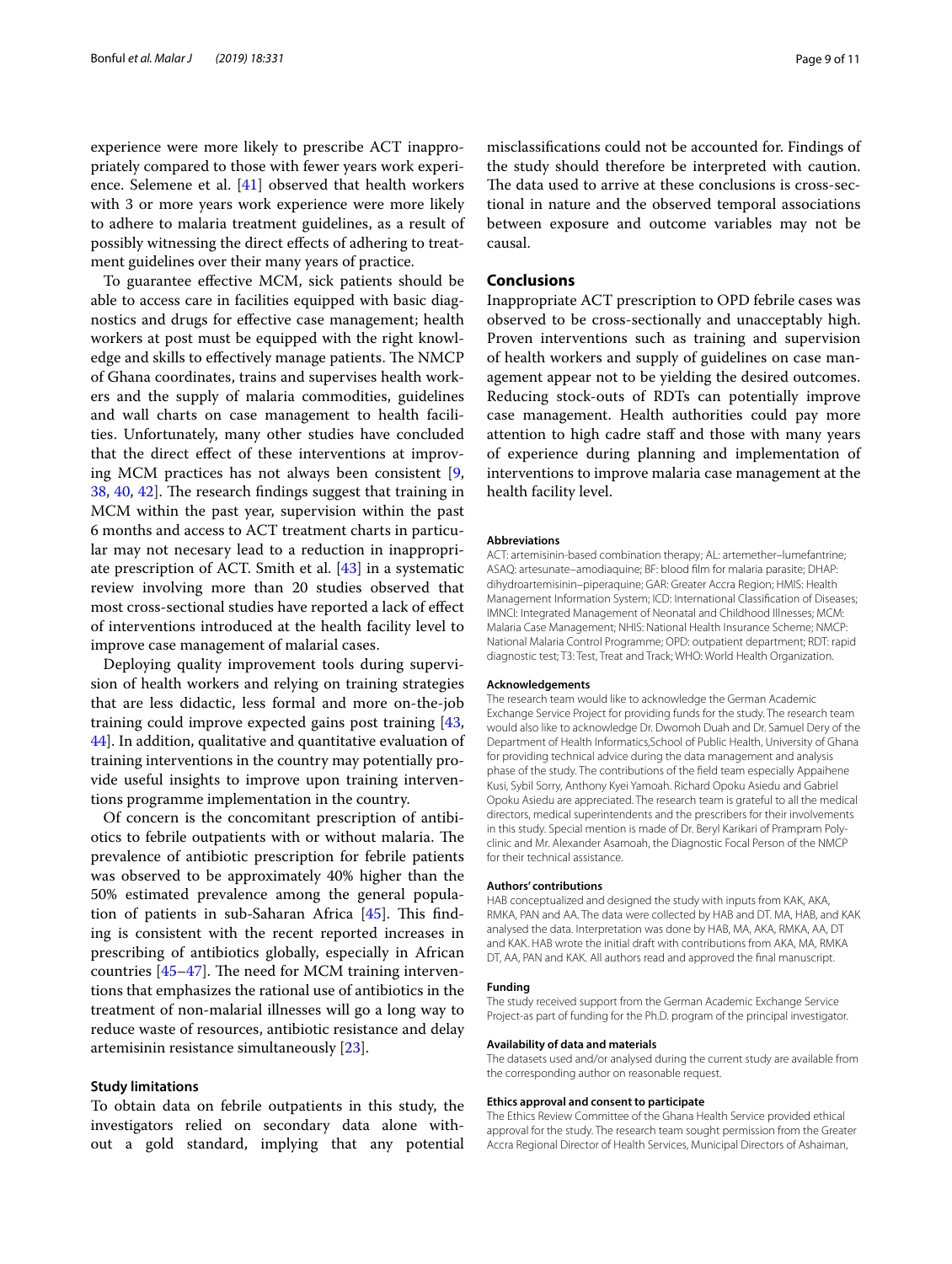Ga South, La - Dade Kotopon and La Nkwantanang - Madina municipalities, and the Medical Superintendents of Kekele Polyclinic, Pentecost, La General, Ga South Municipal and Police Hospitals and Ngleshie Amamfrom Health Center. All the prescribers provided informed consent.

#### **Consent for publication**

All study participants provided consent for the publication of the research fndings.

#### **Competing interests**

The authors declare that they have no competing interests.

#### **Author details**

<sup>1</sup> Ghana College of Pharmacists, Cantonments, P.O. Box CT 10740, Accra, Ghana. <sup>2</sup> Cellular and Clinical Research Centre, Radiological and Medical Sciences Research Institute, Ghana Atomic Energy Commission, Kwabenya, Accra, Ghana. <sup>3</sup> Department of Epidemiology and Biostatistics, School of Public Health, University of Health and Allied Sciences, PMB 31, Ho, Ghana. <sup>4</sup> Research and Development Division, Ghana Health Service, Accra, Ghana.<sup>5</sup> Department of Population and Family Health, School of Public Health, University of Ghana, Accra, Ghana. 6 Department of Epidemiology and Disease Control, School of Public Health, University of Ghana, Accra, Ghana. <sup>7</sup> Department of Epidemiology, Noguchi Memorial Institute for Medical Research, University of Ghana, Accra, Ghana. 8 Population Council, Yiyiwa Drive, Accra, Ghana.

## Received: 21 May 2019 Accepted: 16 September 2019 Published online: 27 September 2019

#### **References**

- <span id="page-9-0"></span>1. National Malaria Control Program, Ghana Health Service. Annual report. 2008.
- 2. National Malaria Control Program, Ghana Health Service. Annual report. Accra; 2014. [http://www.ghanahealthservice.org/downloads/](http://www.ghanahealthservice.org/downloads/NMCP_2014_ANNUAL_REPORT.pdf) [NMCP\\_2014\\_ANNUAL\\_REPORT.pdf.](http://www.ghanahealthservice.org/downloads/NMCP_2014_ANNUAL_REPORT.pdf)
- 3. National Malaria Control Program, Ghana Health Service. Annual report. 2010.
- <span id="page-9-9"></span>4. National Malaria Control Program, Ghana Health Service. Annual report. 2009.
- <span id="page-9-4"></span>5. National Malaria Control Program, Ghana Health Service. Annual report. 2013.
- <span id="page-9-1"></span>6. National Malaria Control Program. Ghana malaria control programme periodic bulletin. Accra. Issue 8: January–December 2016, p 2.
- <span id="page-9-2"></span>7. National Malaria Control Program. Ghana malaria control programme periodic bulletin. Accra; Issue 9: January–March, 2017, p 2.
- <span id="page-9-3"></span>8. Ministry of Health. Anti-malaria drug policy for Ghana. Accra; 2014.
- <span id="page-9-5"></span>9. Kwarteng A, Asante KP, Abokyi L, Gyaase S, Febir LG, Mahama E, et al. Provider compliance to artemisinin-based combination therapy at primary health care facilities in the middle belt of Ghana. Malar J. 2015;14(361):1–11.
- <span id="page-9-6"></span>10. Kankpetinge C, Kweku M, Baiden F, Agboli E. Clinicians' adherence to implementation of test, treat and track strategy for malaria control among children under-fve years in Ho Municipality, Volta. Int J Trop Dis Health. 2016;20:1–11.
- <span id="page-9-7"></span>11. Amexo M, Tolhurst R, Barnish G, Bates I. Malaria misdiagnosis: efects on the poor and vulnerable. Lancet. 2004;364:1896–8.
- <span id="page-9-17"></span>12. Drakeley C, Reyburn H. Out with the old, in with the new: the utility of rapid diagnostic tests for malaria diagnosis in Africa. Trans R Soc Trop Med Hyg. 2009;103:333–7.
- <span id="page-9-8"></span>13. Kokwaro G. Ongoing challenges in the management of malaria. Malar J. 2009;8(Suppl 1):S2.
- <span id="page-9-10"></span>14. Bilal JA, Gasim GI, Abdien MT, Elmardi KA, Malik EM, Adam I. Poor adherence to the malaria management protocol among health workers attending under-fve year old febrile children at Omdurman Hospital, Sudan. Malar J. 2015;14:34.
- <span id="page-9-28"></span>15. Mannan AA, Malik EM, Ali KM. Antimalarial prescribing and dispensing practices in health centres of Khartoum state, 2003–2004. East Mediterr Health J. 2009;15(1):122–8.
- <span id="page-9-29"></span>16. Ofori-Adjei D, Arhinful D. Efect of training on the clinical management of malaria by medical assistants in Ghana. Soc Sci Med. 1996;42:1169–76.
- <span id="page-9-12"></span><span id="page-9-11"></span>18. Chandler CIR, Jones C, Boniface G, Juma K, Reyburn H, Whitty CJM. Guidelines and mindlines: Why do clinical staf over-diagnose malaria in Tanzania? A qualitative study. Malar J. 2008;7:53.
- <span id="page-9-13"></span>19. Zurovac D, Rowe AK, Ochola SA, Noor AM, Midia B, English M, et al. Predictors of the quality of health worker treatment practices for uncomplicated malaria at government health facilities in Kenya. Int J Epidemiol. 2004;33(5):1080–91.
- <span id="page-9-14"></span>20. WHO. Guidelines for the treatment of malaria. 3rd ed. Geneva: World Health Organization; 2015.
- <span id="page-9-15"></span>21. WHO. Universal access to malaria diagnostic testing: an operational manual, vol. 12. Geneva: WHO Press; 2011.
- <span id="page-9-16"></span>22. Ministry of Health, Ghana. Guidelines for case management of malaria in Ghana. 3rd ed. Ministry of Health: Accra; 2014.
- <span id="page-9-18"></span>23. Bell D, Perkins MD. Making malaria testing relevant: beyond test purchase. Trans R Soc Trop Med Hyg. 2008;102:1064–6.
- <span id="page-9-19"></span>24. Koram KA, Molyneux ME. When is 'malaria' malaria? The diferent burdens of malaria infection, malaria disease, and malaria-like illnesses. Am J Trop Med Hyg. 2007;77:1–5.
- <span id="page-9-20"></span>25. Chandramohan D, Carneiro I, Kavishwar A, Brugha R, Desai V, Greenwood B. A clinical algorithm for the diagnosis of malaria: results of an evaluation in an area of low endemicity. Trop Med Int Health. 2001;6:505–10.
- <span id="page-9-21"></span>26. Afriyie DK, Amponsah SK, Antwi R, Nyoagbe SY. Prescribing trend of antimalarial drugs at the Ghana Police Hospital. J Infect Dev Ctries. 2015;9:400–15.
- <span id="page-9-27"></span>27. Orish VN, Ansong JY, Onyeabor OS, Sanyaolu AO, Oyibo WA, Iriemenam NC. Overdiagnosis and overtreatment of malaria in children in a secondary healthcare centre in Sekondi-Takoradi, Ghana. Ghana. Trop Doct. 2016;46:191–8.
- <span id="page-9-34"></span>28. Fenny AP, Hansen KS, Enemark U, Asante FA. Quality of uncomplicated malaria case management in Ghana among insured and uninsured patients. Int J Equity Health. 2014;13(63):1–12.
- <span id="page-9-22"></span>29. Abuaku BK, Koram KA, Binka FN. Antimalarial prescribing practices: a challenge to malaria control in Ghana. Med Princ Pract. 2005;14:332–7.
- <span id="page-9-23"></span>30. Ghana Statistical Service. Ghana multiple indicator cluster survey with an enhanced malaria module and biomarker. Final report. Accra, 2011. [http://www.unicef.org/ghana/Ghana\\_MICS\\_Final.pdf.](http://www.unicef.org/ghana/Ghana_MICS_Final.pdf)
- <span id="page-9-24"></span>31. Malm KL. Acute febrile illness : the role of respiratory syncytial virus and malaria in an urban pediatric population in Ghana. Accra: University of Ghana; 2011.
- <span id="page-9-25"></span>32. Fenny AP, Hansen KS, Enemark U, Asante FA. Quality of uncomplicated malaria case management in Ghana among insured and uninsured patients. Int J Equity Health. 2014;13(63):1–12. [https://doi.org/10.1186/](https://doi.org/10.1186/s12939-014-0063-9) [s12939-014-0063-9.](https://doi.org/10.1186/s12939-014-0063-9)
- <span id="page-9-26"></span>33. Lourenço C, Kandula D, Haidula L, Ward A, Cohen JM. Strengthening malaria diagnosis and appropriate treatment in Namibia: a test of case management training interventions in Kavango Region. Malar J. 2014;13:508.
- <span id="page-9-30"></span>34. Abdo-Rabbo A. Prescribing rationality and availability of antimalarial drugs in Hajjah, Yemen. East Mediterr Health J. 2003;9:607–17.
- <span id="page-9-31"></span>35. Angamo MT, Wabe NT, Raju NJ. Assessment of patterns of drug use by using world health organization's prescribing, patient care and health facility indicators in selected health facilities in southwest ethiopia. J Appl Pharm Sci. 2011;1:62–6.
- <span id="page-9-32"></span>36. Steinhardt LC, Chinkhumba J, Wolkon A, Luka M, Luhanga M, Sande J, et al. Quality of malaria case management in Malawi: results from a nationally representative health facility survey. PLoS ONE. 2014. [https://](https://doi.org/10.1371/journal.pone.0089050) [doi.org/10.1371/journal.pone.0089050](https://doi.org/10.1371/journal.pone.0089050).
- <span id="page-9-33"></span>37. Ssekabira U, Bukirwa H, Hopkins H, Namagembe A, Weaver MR, Sebuyira LM, et al. Improved malaria case management after integrated teambased training of health care workers in Uganda. Am J Trop Med Hyg. 2008;79:826–33.
- <span id="page-9-35"></span>38. Bawate C, Callender-Carter ST, Nsajju B, Bwayo D. Factors affecting adherence to national malaria treatment guidelines in management of malaria among public healthcare workers in Kamuli District, Uganda. Malar J. 2016.<https://doi.org/10.1186/s12936-016-1153-5>.
- <span id="page-9-36"></span>39. Regional Health Directorate, Ashanti Region Ghana. Half year report. 2019.